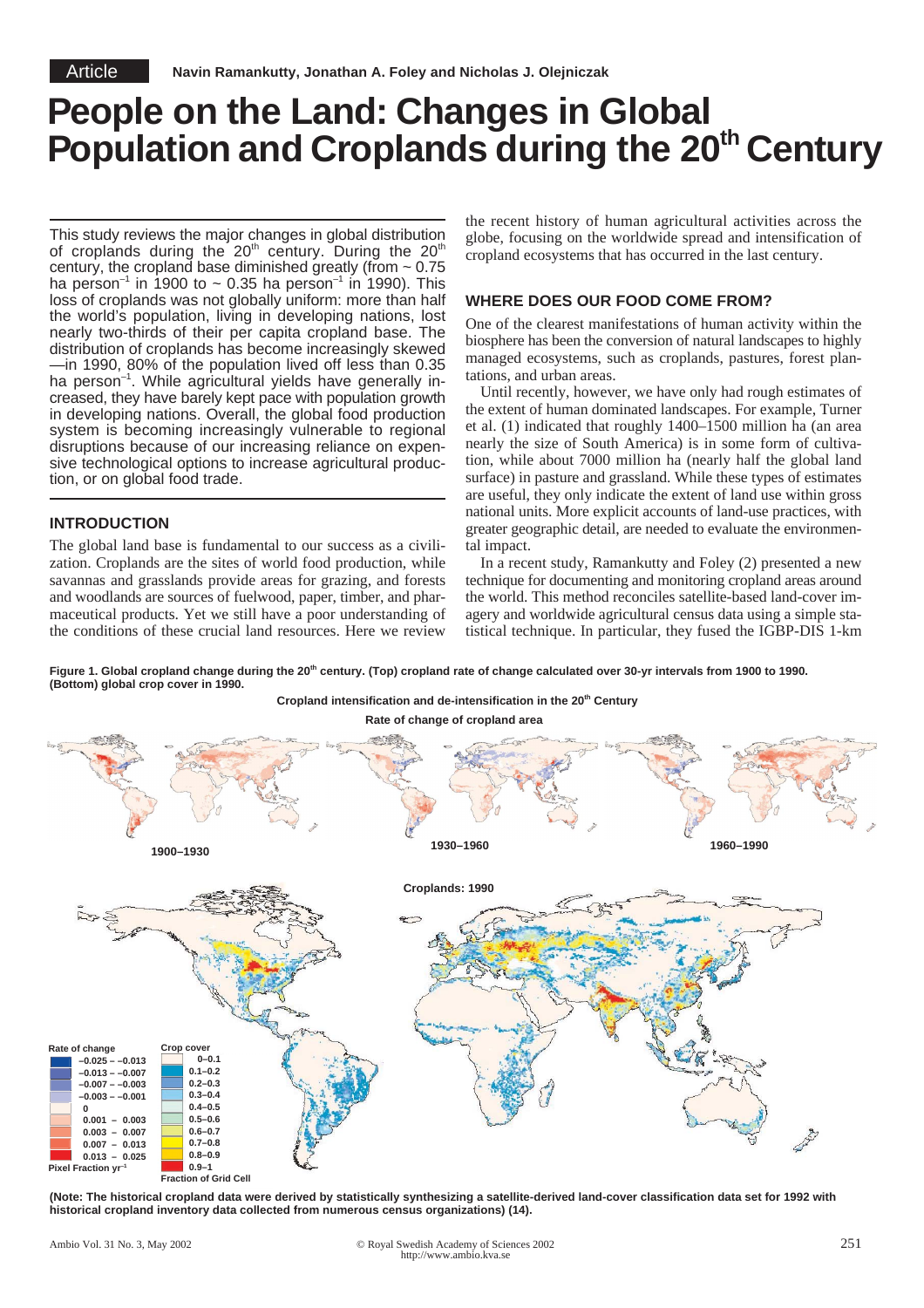land-cover dataset (3) with numerous agricultural census records compiled from international and national organizations to create a geographically explicit global map of current croplands (Fig. 1).

The Ramankutty and Foley (2) dataset indicates that roughly 1800 million ha (or 12% of the global land-surface area) was under cultivation in the 1990s. This number is on the high end of the 1500–1800 million ha reported by other sources (4–7). In our calibration technique, the satellite data provide additional information on the distribution of croplands—our estimate is the best statistical fit that reconciles both the satellite and census information. Furthermore, several studies have shown that official statistics, especially in China, may be under-reporting agricultural land area by as much as 50% in some regions (8–10). Nevertheless, even if our global total cropland area may be an overestimate, the spatial distribution of crop-cover is reasonable.

Here we present a brief discussion of agricultural geography for 16 different regions of the world, with information compiled from numerous sources (2, 7, 11, 12). Detailed maps of croplands and more discussion of agricultural geography are also presented as supplemental web material (http://sage.aos.wisc.edu). The geographic distribution of croplands shows that the major cultivation zones of the world lie in regions with agriculturally productive soils and adequate climate conditions (13). In particular, we see the breadbaskets of the world: the Corn Belt of the United States, the prairie provinces of Canada, the wheat-corn belt of Europe, paddy in the Ganges flood-plain, the wheat- and rice-growing regions of eastern China, the grain-growing regions of the Pampas in Argentina, and the wheat belts of Australia. Less dense cultivation occurs throughout much of the developed world. In addition, large sections of Africa are characterized by low- to moderate-intensity subsistence agriculture. Generally speaking, croplands are largely absent in regions characterized by extremely dry or cold climates. For instance, croplands are absent in the subtropical deserts, high alpine regions, and high-latitude zones.

The modern extent and intensity of crop-cover is a relatively new feature on the Earth's surface. For example, Richards (7) estimated that there has been greater expansion of cropland areas since World War II than in the 18th and early 19th centuries combined. Even though many authors have recognized the importance of such large-scale land-use activities, relatively few studies have attempted to quantify the history of human landuse and land-cover change within the biosphere.

Recently, Ramankutty and Foley (14) reconstructed a historical (from 1700 to 1992), geographically explicit dataset of cropland areas for the entire globe (Fig. 1). This data set was constructed by statistically combining the 1990s croplands dataset with historical cropland census data (for the last 3 centuries). It indicates that croplands expanded by 50% during the  $20<sup>th</sup>$  century, from roughly 1200 million ha in 1900 to 1800 million ha in 1990. This net increase in cropland area includes the abandonment of 222 million ha of cropland since 1900.

From this historical dataset, we selected data over the 1900- 1990 period for analysis in this study. The general pattern of global crop-cover change shown in this dataset (Fig. 1) is consistent with the history of human civilizations as well as the patterns of economic development and European settlement (7, 15, 16). The regions of the world with a long history of agricultural practice—Europe, India, China, and Africa—have extensive crop-cover in 1900. Eastern North America and southeastern Australia are cultivated in 1900 following European settlement.

#### Cropland Expansion during the 20<sup>th</sup> Century: 3 Periods

**1900–1930:** Agriculture in North America migrated westward, with intensification of the corn-belt in the USA, and cultivation of the prairie provinces in Canada. We also see extensive cropland abandonment extending all the way from New England and the mid-Atlantic states to the midwestern United States. The Pampas grassland region in Argentina was cleared for crops during this period; parts of Brazil were also beginning to be cultivated. By 1930, cultivation began in southwestern Australia. The rest of the world gradually intensified its cultivation during this time. Some croplands in northeast India were also abandoned.

**1930–1960:** There was further intensification of crop-cover in the American corn-belt and the Canadian prairie provinces. However, cropland abandonment became more extensive in the eastern parts of North America, extending into the southern coastal plains. We see some clearing along the Paranaiba River, Brazil, along with some cropland abandonment to the west. After 1930,



#### **(Note: We aggregate the results in figure 1 into 16 major regions of the world. The results are presented as the fraction of cropland occupying the total land area of each region. As a percentage of total land area, the greatest cropland expansion occurred in South and Southeast Asia, while in absolute amounts, the greatest expansion occurred in the FSU and northern South America).**

#### Figure 2. Croplands in the 20<sup>th</sup> Century.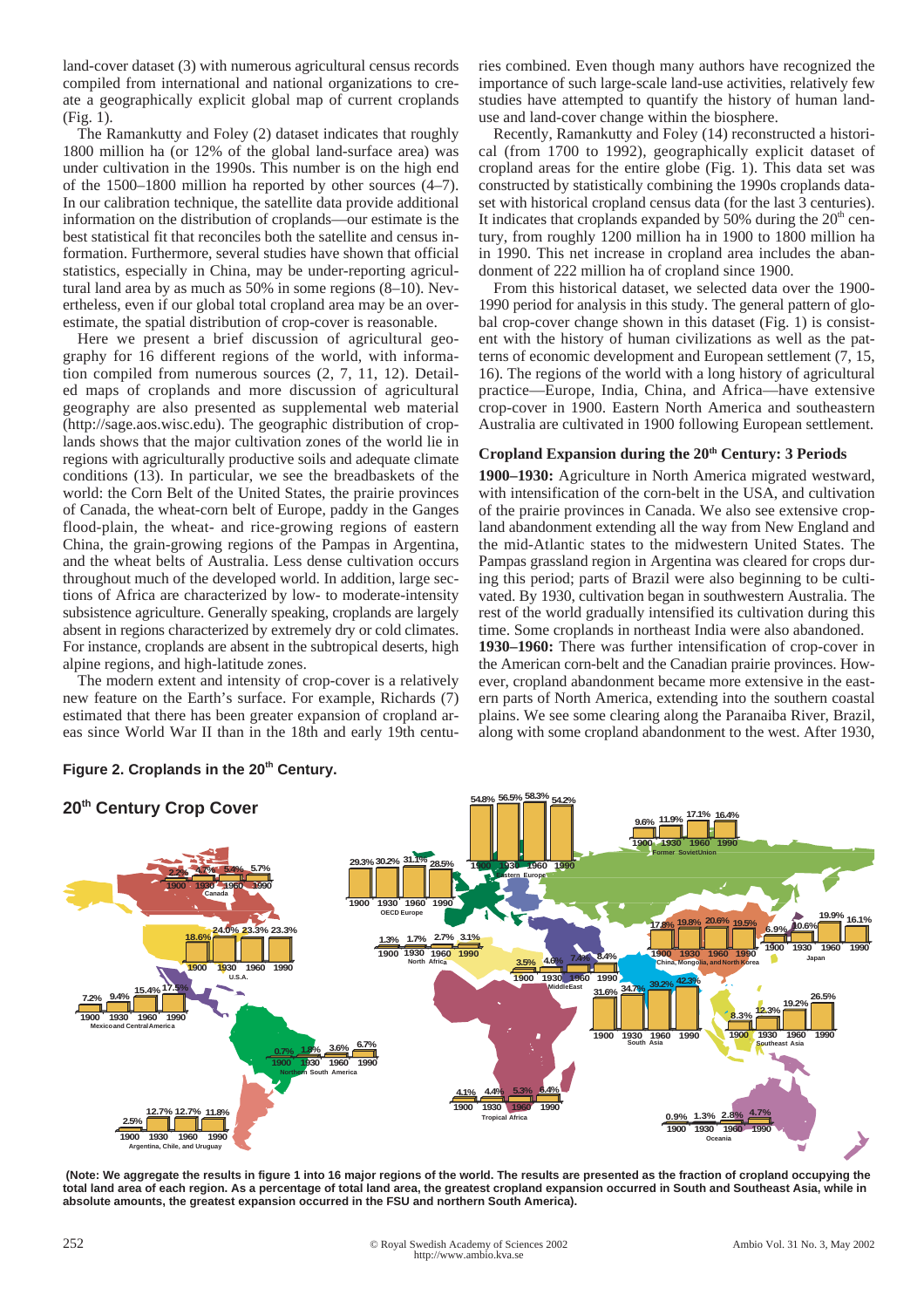crop-cover in the Pampas region stabilized and even decreased. The "virgin lands" project of the Former Soviet Union (FSU hereafter) led to an intensification of croplands there (although, the dataset misrepresents the spatial pattern of this change due to the lack of subnational data; it ought to be an eastward movement of croplands rather than an intensification). While the rate of cropland change increased in the FSU, cropland expansion slowed down in Europe. Cultivation also intensified in India and China, although some cropland abandonment is also seen in India, in the northeast and the southeastern coastal regions. Clearing for croplands intensified in Southeast Asia and Oceania.

**1960–1990:** The most significant change in croplands was the expansion in southeast Brazil. Cropland abandonment continued in the Pampas. Cropland expansion slowed down in the midwestern USA, while abandonment in the eastern portions continued. Cropland areas in northern Europe, the FSU, and China stabilized and even decreased in some regions, while it intensified in portions of northeast China. Some croplands were abandoned in Japan. Parts of India continued to clear for crops, while others abandoned croplands. Clearing for cultivation continued in Southeast Asia and Oceania.

We now compare the  $20<sup>th</sup>$  century cropland-cover across 16 major regions of the world (Fig. 2). As a fraction of total land area, Eastern Europe is the most extensively cultivated region in the world, with more than half its land area in crop-cover. However, in absolute terms, the FSU has the largest cropland area. The greatest expansion of croplands in the  $20<sup>th</sup>$  century (in absolute amounts) also occurred in the FSU (mainly during expansion into the Virgin Lands) and in northern South America (in the last 50 years, with cultivation in the Brazilian highlands). However, as a percentage of total land area, the greatest cropland expansion occurred in South and Southeast Asia (11% and 18% of their total land area, respectively, was cleared for cultivation during the  $20<sup>th</sup>$  century). In these regions, cropland areas increased exponentially matching an exponentially growing population.

#### **THE CROPLAND BASE**

The ability of a region of the world to produce or access food is determined by 3 factors: *i*) access to an adequate amount of pro-

## Figure 3. Human population in the 20<sup>th</sup> century.

ductive cropland; *ii*) the ability to maintain high crop yields on that land (often with the aid of expensive inputs, such as fertilizers, pesticides, and irrigation); or *iii*) the ability to purchase and import food from other regions. These factors only account for the capacity of a particular region to produce or access food, and ignores the economics of food supply within the region and the ability of individuals and families within each region to be able to access the available food.

First, we examine the availability of productive cropland around the world. Specifically, we look at the changes in amount of cropland area per person over the  $20<sup>th</sup>$  century. Per capita cropland area is an important measure of a region's land base.

#### **Changes in Human Population**

During the  $20<sup>th</sup>$  century, world population more than tripled, increasing from approximately 1500 million people in 1900 to 5200 million in 1990 (Klein Goldewijk, pers. comm., 1999). Today, the world population is roughly 6000 million, and is increasing by 1.3%  $yr^{-1}$ , adding roughly 78 million people (equivalent to the population of Vietnam) to the planet every year (17). At this rate, the population of the planet would double in 52 years; however, current projections suggest that the rate of population growth is declining, and that our population will instead reach 8900 million by 2050 (17).

In addition to the overall global increases in population, the geographic distribution of human population underwent massive changes during the  $20<sup>th</sup>$  century (Fig. 3). For example, between 1900 and 1990, the population of northern South America increased by 214 million (681%, compared to the global average population increase of 3700 million, 236% (Fig. 3). Overall, South Asia and China, Mongolia, and North Korea increased in population most rapidly (845 million and 774 million, respectively); Canada and Argentina, Chile, and Uruguay had the slowest rates of population growth.

Increasing human population has undoubtedly driven global changes in land-cover. However, land-cover change attains global significance through the cumulative addition of locally specific changes (1). Thus, we examine the regional relationships between population change and crop-cover change.



#### **(Note: Klein Goldewijk and Battjes (5) compiled historical national and subnational level population statistics from various sources. We obtained the data at a country level (Klein Goldewijk, pers. comm., 1999) and aggregated to 16 regions. South Asia and China, Mongolia, and North Korea increased in population most rapidly, while Canada and Argentina, Chile, and Uruguay had the slowest rates of population growth. The units are millions of people).**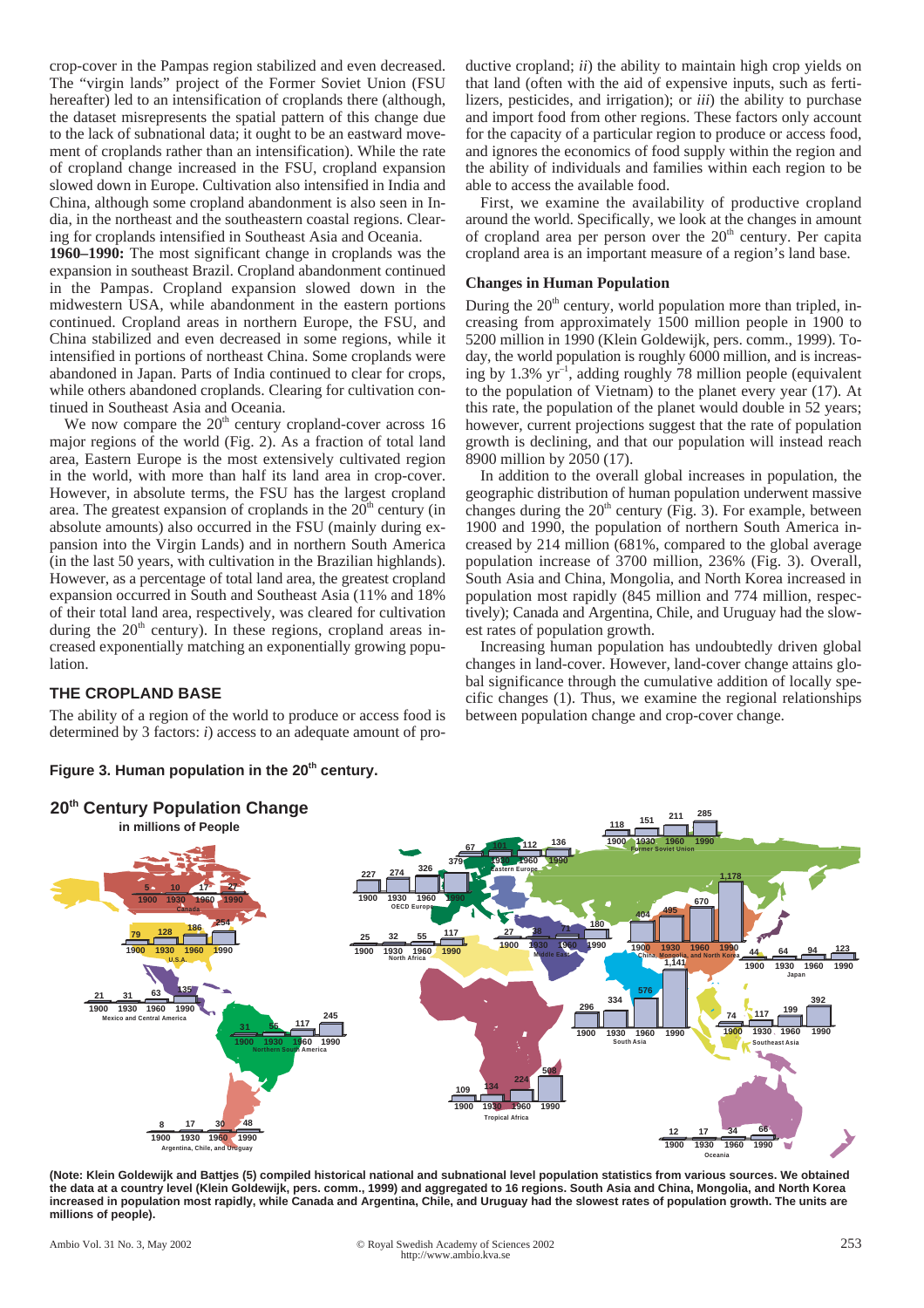#### **The Changing Distribution of Cropland Resource**

Comparing the population and amount of cultivated land in 16 major regions of the world (Fig. 4), we find that, in general, regions with high populations have larger cropland areas. The nature of this relationship has not changed over the 20th century because it is the greater demand from growing populations that has led to cropland expansion. Furthermore, people tend to live near regions that are agriculturally productive; historically, cities were located close to the major food production centers of the world.

However, the wide scatter around the general linear relationship also reveals an uneven distribution of the cropland base (Fig. 4). Developed countries such as the USA and the FSU, with roughly 10–13% of the world population, contain nearly a third of the global cropland area. On the other hand, the populous and poorer nations of the world such as China, Mongolia, and N. Korea and South Asia, with roughly 45% of the global population, have only a quarter to a third of the global cropland area.

A good measure of the global distribution of cropland resources is the per capita cropland area (Fig. 5). The 20th century changes in per capita cropland area in the 16 regions of the world shows that population growth was not met by a corresponding increase in cropland expansion both globally and regionally. This is primarily due to 2 factors.

*i*) Most of the 20th century increases in food production were achieved by increased productivity on cultivated land (i.e. by higher yields per unit land area through the use of fertilizers, mechanization, pesticides, irrigation, etc.) Thus, the per capita cropland area decreased in all regions of the world during the  $20<sup>th</sup>$  century except in northern South America (Fig. 5) (in northern South America, it increased from 1900 to 1930, but decreased afterward, and was still higher in 1990 than in 1900). Globally, the per capita cropland area decreased by more than half, from around  $0.75$  ha person<sup>-1</sup> in 1900 to only 0.35 ha person<sup>-1</sup> in 1990.

*ii*) Expansion of cropland area did not always occur in the regions with greatest population growth. For example, the FSU had the greatest cropland expansion in the 20th century (Fig. 2), but its population growth was lower than in all the developing nations (Fig. 3). On the other hand, South Asia, which had the greatest population increase in the 20th century, did not have a commensurate expansion of cropland area (Figs 2 and 3). In**Figure 4. The population of 16 major regions of the world plotted against their cropland area in 1900 and 1990.**



**(Note: The dotted line diagonally cutting across the figure represents the global average per capita cropland area in 1900 and 1990. Regions of the world that lie in the lower section of the figure have relatively higher per capita cropland area, while the regions of the world in the upper section have lower per capita cropland area with respect to the global average. The global distribution of croplands is skewed: the USA and the FSU, with roughly 10–13% of the world population, have nearly a third of the global cropland area, while China, Mongolia, and N. Korea and South Asia, with roughly 45% of the global population, have only a quarter to a third of the global cropland area).**

#### **Table 1. Change in per capita agricultural production during the 1990s.**

|                               | Agricultural production<br>(million m tonnes yr <sup>-1</sup> ) |            | Population<br>(millions of people) |                   | Per capita agricultural production<br>$(tonnes person^{-1} yr^{-1})$ |      |                               |
|-------------------------------|-----------------------------------------------------------------|------------|------------------------------------|-------------------|----------------------------------------------------------------------|------|-------------------------------|
|                               | Early 1990s                                                     | Late 1990s | Early 1990s                        | <b>Late 1990s</b> | Early 1990s                                                          |      | Late 1990s Late 90s-Early 90s |
| Japan                         | 20                                                              | 18         | 124                                | 126               | 0.16                                                                 | 0.14 | $-0.02$                       |
| North Africa                  | 28                                                              | 34         | 118                                | 138               | 0.24                                                                 | 0.25 | 0.01                          |
| Mexico and C. America         | 35                                                              | 40         | 136                                | 158               | 0.26                                                                 | 0.25 | 0.00                          |
| South Asia                    | 307                                                             | 365        | 1172                               | 1364              | 0.26                                                                 | 0.27 | 0.01                          |
| <b>Middle East</b>            | 68                                                              | 73         | 187                                | 225               | 0.36                                                                 | 0.33 | $-0.04$                       |
| Northern S. America           | 91                                                              | 105        | 248                                | 283               | 0.37                                                                 | 0.37 | 0.01                          |
| Southeast Asia                | 174                                                             | 195        | 447                                | 509               | 0.39                                                                 | 0.38 | $-0.01$                       |
| <b>Tropical Africa</b>        | 189                                                             | 242        | 493                                | 607               | 0.38                                                                 | 0.40 | 0.01                          |
| Globe                         | 2526                                                            | 2781       | 5252                               | 5882              | 0.48                                                                 | 0.47 | $-0.01$                       |
| China, Mongolia, and N. Korea | 545                                                             | 643        | 1186                               | 1290              | 0.46                                                                 | 0.50 | 0.04                          |
| <b>Former Soviet Union</b>    | 273                                                             | 183        | 291                                | 292               | 0.94                                                                 | 0.63 | $-0.31$                       |
| <b>OECD</b> Europe            | 240                                                             | 262        | 381                                | 390               | 0.63                                                                 | 0.67 | 0.04                          |
| Argentina, Chile, and Uruguay | 27                                                              | 45         | 49                                 | 54                | 0.55                                                                 | 0.84 | 0.29                          |
| <b>Eastern Europe</b>         | 130                                                             | 116        | 119                                | 118               | 1.09                                                                 | 0.98 | $-0.11$                       |
| <b>USA</b>                    | 318                                                             | 364        | 254                                | 274               | 1.25                                                                 | 1.33 | 0.07                          |
| Oceania                       | 24                                                              | 37         | 20                                 | 22                | 1.18                                                                 | 1.67 | 0.49                          |
| Canada                        | 57                                                              | 58         | 28                                 | 31                | 2.04                                                                 | 1.88 | $-0.16$                       |

The agricultural production data (sum of cereals, pulses, and roots and tubers production rates) were obtained from the Food and Agricultural Organization's online FAOSTAT database (http://apps.fao.org). Data were collected at the country level, annually, for the period 1990–1998. The<br>data were aggregated to the 16 regions, and a linear regression was fit to the while regions of the world below have higher per-capita agricultural production rates during the 1990s.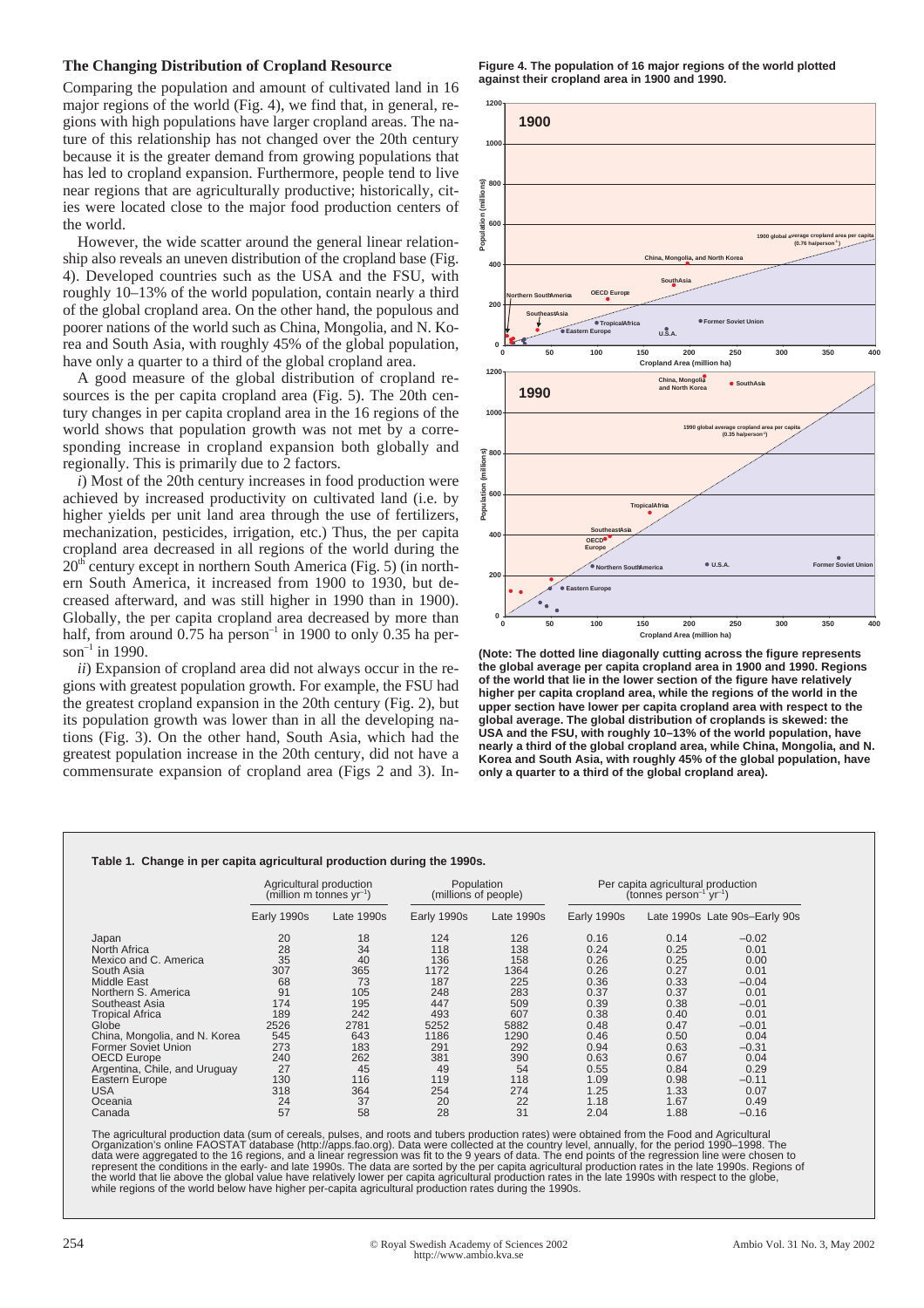creased food demand in South Asia was met by a large increase in land productivity during the Green Revolution (in addition, fish forms a large portion of the diet). In northern South America, cropland expansion was so large that there was more cropland per person at the end of the century than in 1900. Increased global trade and food aid during the 20th century undoubtedly provided food to the nations without sufficient cropland base.

It is estimated that a minimum cropland area of 0.5 ha per $son<sup>-1</sup>$  is required to provide an adequate diet (18). Of course, this makes certain assumptions about the climatic and soil conditions, and about the level of technology used. However, it is a rough, but useful, number to compare against the cropland base of the different regions of the world during the  $20<sup>th</sup>$  century. Canada had the greatest per capita cropland area during the  $20<sup>th</sup>$  century  $(3.4 \text{ ha person}^{-1})$ , on average), followed by the FSU, Argentina, Chile, and Uruguay, and the USA (roughly 1.5–1.6 ha person<sup>-1</sup>). Japan had the lowest per capita cropland base  $(0.07)$  ha  $person<sup>-1</sup>$  on average, almost 50 times smaller than Canada) (however, a substantial portion of the Japanese diet is fish). The greatest loss of per capita cropland was seen in Canada and the USA





**(Note: The estimates were obtained as the ratio of the land-cover data shown in Figure 2 and the population data in Figure 3. Tropical Africa, South** Asia, and China, Mongolia, and N. Korea hosting more than half of the world's population lost nearly two-thirds of their per capita cropland area<br>during the 20<sup>th</sup> century).

**Figure 6. Cumulative distribution of population vs per-capita cropland area in 1900 and 1990.**

**(Note: The ordinate on the figure indicates the total number of people who live in regions with less than a given per capita cropland area on the abscissa (1900 conditions shown by open circles and 1990 by open squares). Each symbol has been labeled by a region—the values read against the abscissa indicate the region's per capita cropland area, while values on the ordinate indicate the cumulative population of that region and all the regions below it.**

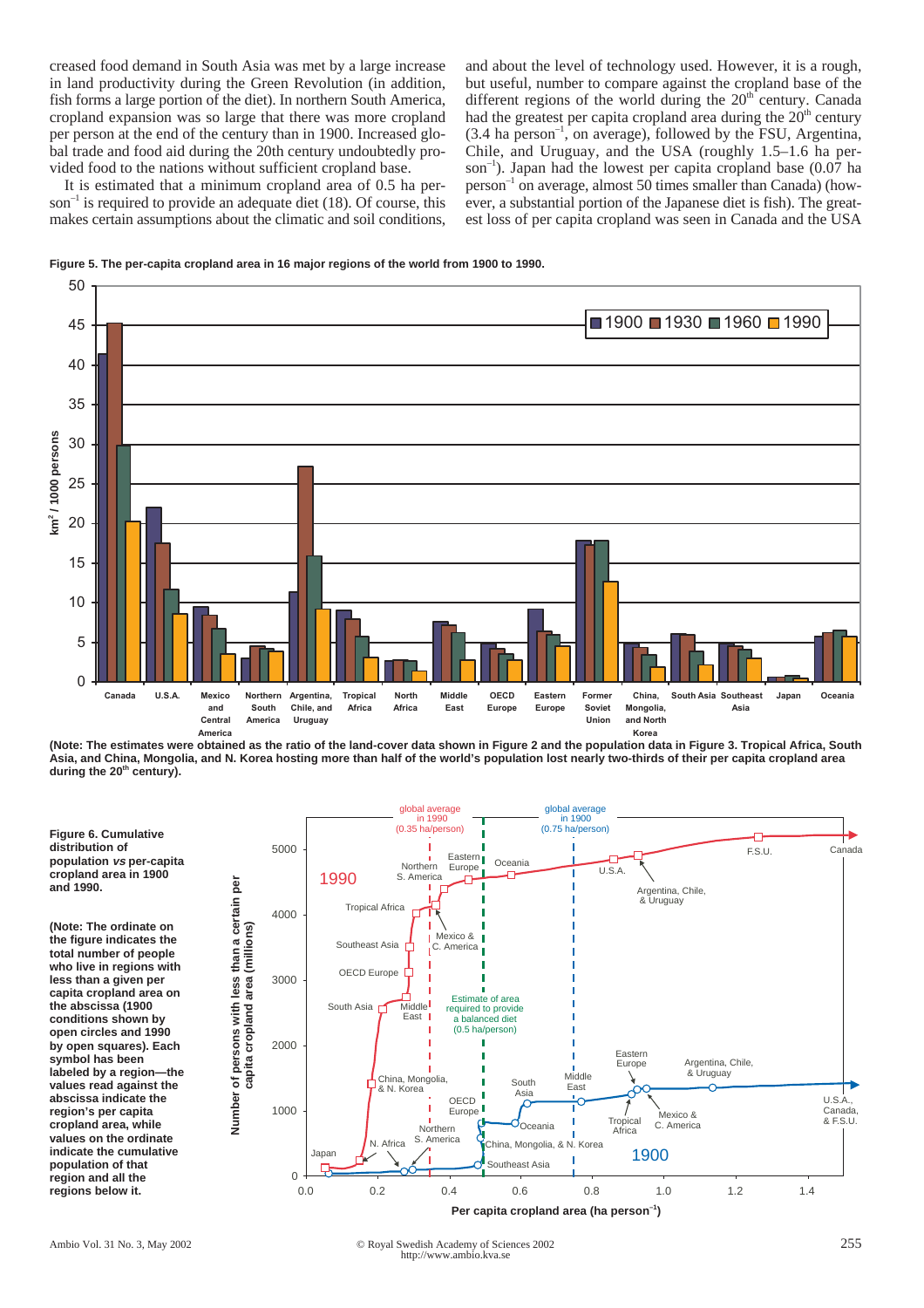In these countries, cropland areas stabilized during the latter half of the  $20<sup>th</sup>$  century while populations continued to increase. However, these regions already have a large share of the world's cropland base, and relatively fewer people live there.

In relative terms, Tropical Africa, South Asia, China, Mongolia, and N. Korea, Mexico and Central America, the Middle East, and the USA experienced the greatest loss of per capita cropland area during the  $20<sup>th</sup>$  century (losing nearly two-thirds between 1900 and 1990). All of these regions except for the USA had less than 0.5 ha of cropland per person by 1990. Also, Tropical Africa, South Asia, and China, Mongolia, and N. Korea host more than half of the world's population and are also relatively poor.

The scarcity of the cropland base can be better illustrated by examining the distribution of human numbers *vs* per capita cropland area (Fig. 6). In 1900, more than 1000 million people (74% of the 1900 population) lived below the 1900 global average per capita cropland area of  $0.75$  ha person<sup>-1</sup>. In 1990, the global average cropland per capita itself decreased to 0.35 ha person–1. And in 1990, more than 4000 million people (nearly 80% of the 1990 population) possessed less than 0.35 ha of cropland person<sup>-1</sup>. Eight regions of the world fall in to this category, and 5 of them,—North Africa, Tropical Africa, China, Mongolia, and N. Korea, South Asia, and Southeast Asia,—comprise the developing nations of the world. The remaining 3 nations in this category,—Japan, OECD Europe, and the Middle East,—are probably wealthy enough to import their food. On the other hand, in 1990, roughly 10% of the global population (living in the developed nations of USA and the FSU) enjoyed greater than  $0.8$  ha of cropland person<sup>-1</sup>. In comparison to the estimated minimum cropland area requirement, there were 800 million people in 1900 (52% of the 1900 population) with less than  $0.5$  ha person<sup>-1</sup>, while in 1990, there were 4500 million people (87% of the 1990 population) with less than  $0.5$  ha person<sup>-1</sup>. Thus, during the  $20<sup>th</sup>$  century, the trend indicates that more people (mostly living in developing nations) are living off less land area.

A major caveat regarding the above analysis is that the same extent of land can produce different amounts of food in different parts of the world because of differences in climate, soils, etc., even with the same technological advancement. For example, Canada, with a large cropland extent is hampered by a short growing season, while the small extent of cropland in Southeast Asia may permit 2 to 3 growing seasons. A more complete analysis of regional food status will need to include models of annual crop production. Thus, in the next section, we briefly examine the trends in regional food production over the last decade.

## **AGRICULTURAL PRODUCTION**

While cropland area is vital for producing food, the agricultural yield of the land, crop production per unit area, is also a critical factor. In fact, much of the increase in food production during the  $20<sup>th</sup>$  century came from increases in yield rather than from an expansion of the cropland area. Here, we briefly examine the status of agricultural yields and total food production during the decade of the 1990s.

We compare the population of 16 major regions of the world with their agricultural production in the early and late 1990s (Table 1). Regions of the world that lie on the right-hand side of the dashed line (representing global average production per capita in 1990s) have a relatively favorable food supply compared to the rest of the world. We ignore differences in consumption styles in this simple analysis. Canada has the highest per capita agricultural production, while Japan has the lowest per capita production (however, fish is a larger portion of the Japanese diet).

The direction of change from early to late 1990s for the different regions is also indicated in Table 1. The USA, China, Mongolia, and N. Korea, OECD Europe, Argentina, Chile, and Uruguay, and Oceania had food production rates that exceeded their population growth rates during the 20th century. The FSU and Eastern Europe had population growth rates that far exceeded their food production rates. However, they already had favorable production per capita to begin with in the early 1990s. Per capita food production rates barely remained steady in the developing countries comprising the regions of South Asia, Tropical Africa, Southeast Asia, northern S. America, Mexico and Central America, and N. Africa. The developing region with the worst trend is South Asia, which is also relatively poor and incapable of importing a lot of food. For the most part, regions with favorable per capita agricultural production in the 1990s also experienced the greatest fluctuation during that period.

## **FUTURE TRENDS**

In the 20<sup>th</sup> century, because of technological advances, the food production per capita remained stable or even increased in some places. However, the forecast for the future does not look promising. There will be an additional 2000 million people on this planet within the next 30 yrs (17). Furthermore, food consumption is expected to increase as per capita incomes rise (19). In this context, the general trend toward less land per person is disturbing. It implies a greater reliance on continued technological advances in food production; technology that many developing nations cannot afford. Furthermore, there is no fertile frontier left to be exploited, since the vast majority of the world's fertile land is already under cultivation. Much of the remaining cultivable land lies in marginal areas or in the richly forested regions of tropical Latin America and Africa (20). Clearing for cultivation implies an enormous loss of valuable forestland. Furthermore, we are already losing existing prime farmland to urbanization and soil degradation that will further increase the pressure on the remaining croplands. Thus, our global food production system is becoming increasingly vulnerable because of its sole dependency on technological improvements to meet future food demands; poor nations are likely to be the most affected as they can scarcely afford the expensive technological options or to import food to meet their needs.

## **CONCLUSION**

Humans require a secure and renewable natural-resource base to sustain their basic needs and economic activity into the future. However, while deriving natural resources from the terrestrial biosphere, humans also inadvertently modify their environment. The 20th century has seen a growing human population, increasing agricultural yields, and a resultant decrease in the land-resource base. From 1900 to 1990, global population increased 236%, while global cropland area increased 56%, resulting in a halving of the global per capita cropland area.

The loss of land-resource base has not been globally uniform. More than half the world's population living in developing nations—constituting South Asia, China, Mongolia, and N. Korea, and Tropical Africa—lost nearly two-thirds of their per capita cropland area during the 20th century. The impact of rapid population growth in regions with a low cropland base has led to the increasing pressure of more people living off less cropland area per capita. In 1990, nearly 4000 million people possessed less than the global average per capita cropland area of 0.35 ha person<sup>-1</sup>, and most of these people lived in poor nations of the world.

A review of food production data in the 1990s indicates that developing nations, especially South Asia, are just maintaining their per capita food production rates. In the future, these nations might have to import much of their food, unless they can